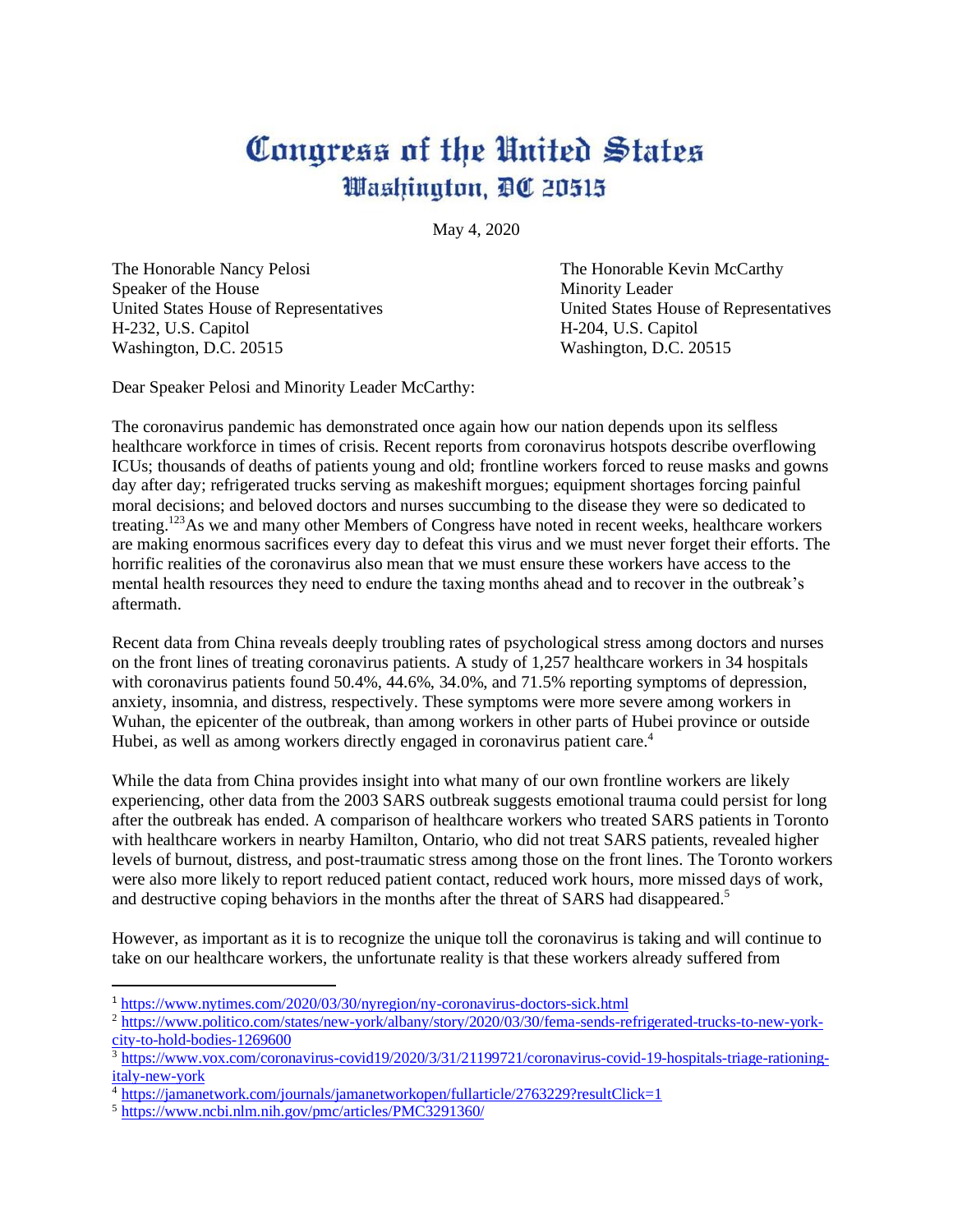elevated rates of mental health disorders before the pandemic onset. Numerous studies have found doctors and nurses suffering from high rates of depression, burnout, addiction, and even suicide, with grave implications for their own well-being as well as the quality of care delivered to patients.<sup>6</sup> Data suggests male practicing physicians commit suicide at a rate 40 percent higher than other males, while female practicing physicians do so at a rate 130 percent higher than other females.<sup>7</sup> Something must change.

As Congress continues to consider legislation aimed at the coronavirus pandemic, we implore you to consider funding mental health resources for doctors, nurses, and other healthcare workers. With so many risking their lives for our well-being – so many of whom were already suffering – it is our duty to look out for their well-being in return. We respectfully ask that Congress:

- 1. Establish a grant program within the Department of Health and Human Services to allow healthcare employers or facilities to confidentially assess and treat the mental health of healthcare workers on the front lines of treating COVID-19 patients. Employer or facility participation in the program would be voluntary, and funds could be used for activities such as confidential surveys, counseling, ethical guidance, and crisis hotlines, as well as to supplement existing assistance programs focused on mental health.
- 2. Fund a comprehensive study within the Department of Health and Human Services on healthcare worker mental health, with a focus on identifying the organizational, systemic, and occupational factors that contribute to distress and burnout and the barriers to seeking and accessing mental health treatment; the ramifications for the healthcare system and patient outcomes; and the best ways to prevent and address these problems. The study should prioritize finding ways to mitigate the long-term mental health impacts on healthcare workers who treated COVID-19 patients.

Providing these funds is the very least we can do for those who have already given so much. Thank you for your consideration.

Sincerely,

Raja Krishnamoorthi Member of Congress

Cindy Axne Joyce Beatty

Lisa Blunt Rochester **Brendan F. Boyle** Brendan F. Boyle Member of Congress Member of Congress

<sup>6</sup> [https://www.healthpolicyohio.org/wp-content/uploads/2020/02/CallToAction\\_Brief.pdf](https://www.healthpolicyohio.org/wp-content/uploads/2020/02/CallToAction_Brief.pdf)

<sup>7</sup> [https://nam.edu/wp-content/uploads/2017/07/Burnout-Among-Health-Care-Professionals-A-Call-to-Explore-and-](https://nam.edu/wp-content/uploads/2017/07/Burnout-Among-Health-Care-Professionals-A-Call-to-Explore-and-Address-This-Underrecognized-Threat.pdf)

[Address-This-Underrecognized-Threat.pdf](https://nam.edu/wp-content/uploads/2017/07/Burnout-Among-Health-Care-Professionals-A-Call-to-Explore-and-Address-This-Underrecognized-Threat.pdf)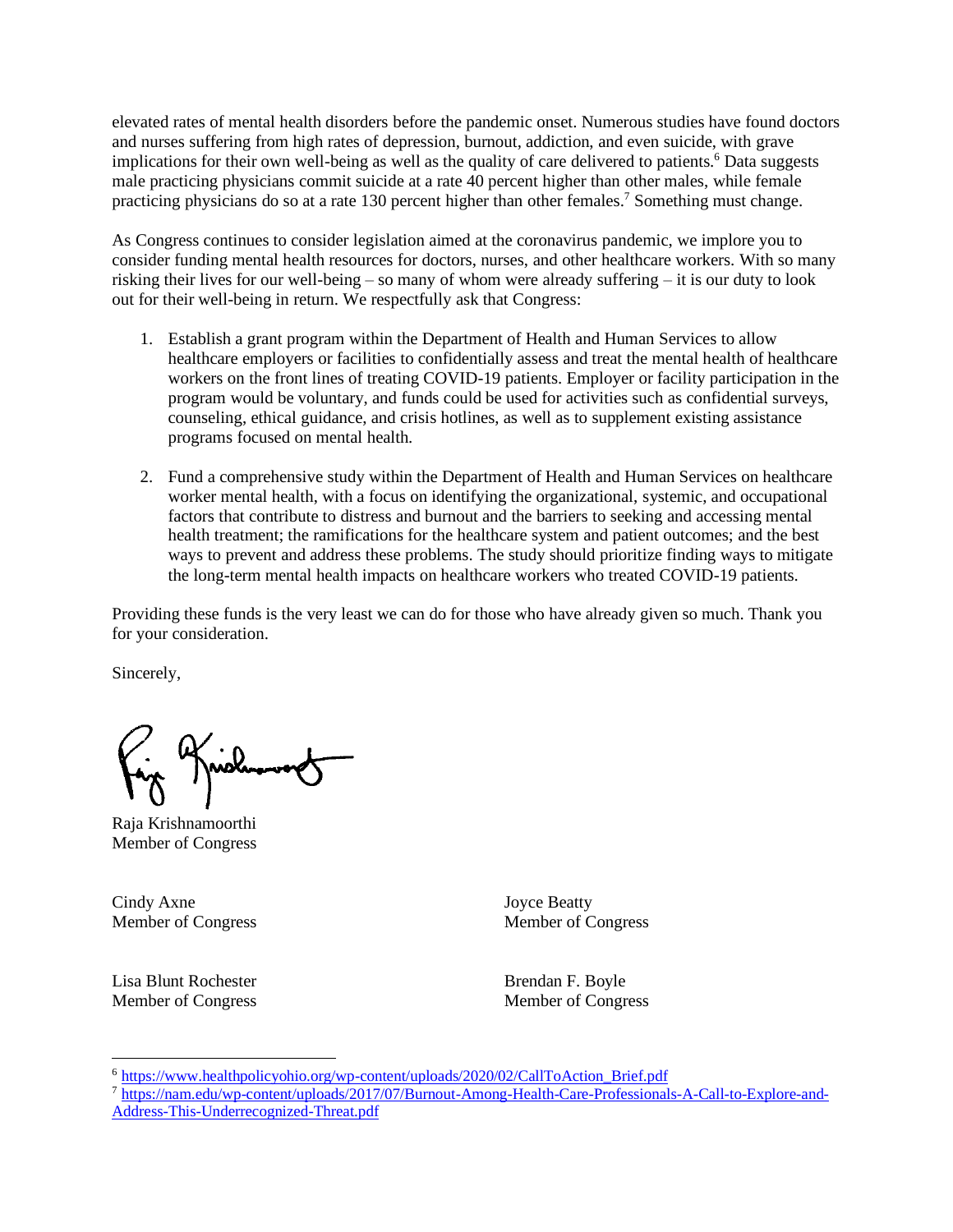Anthony G. Brown Tony Cárdenas

André Carson Judy Chu Member of Congress Member of Congress

Steve Cohen J. Luis Correa

Angie Craig Sharice L. Davids Member of Congress Member of Congress

Danny K. Davis Madeleine Dean

Peter A. DeFazio Diana DeGette

Debbie Dingell Anna G. Eshoo

Abby Finkenauer Brian Fitzpatrick

Bill Foster Marcia L. Fudge

Tulsi Gabbard **Ruben Gallego** Member of Congress Member of Congress

Jesús G. "Chuy" García Raúl M. Grijalva Member of Congress Member of Congress

Member of Congress Member of Congress

David N. Cicilline Gilbert R. Cisneros, Jr. Member of Congress Member of Congress

Yvette D. Clarke Emanuel Cleaver, II Member of Congress Member of Congress

Member of Congress Member of Congress

Member of Congress Member of Congress

Member of Congress Member of Congress

Member of Congress Member of Congress

Member of Congress Member of Congress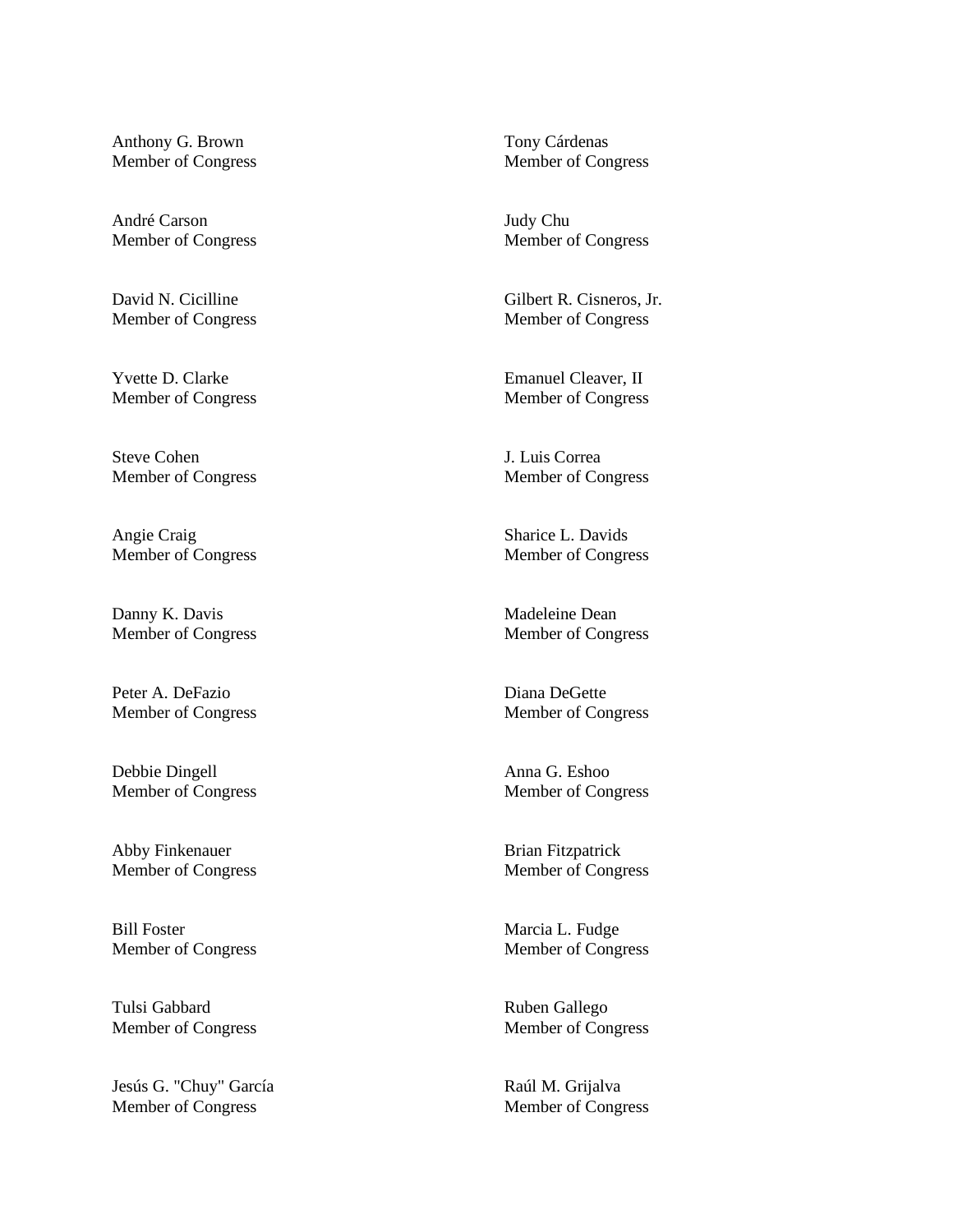Josh Harder Andy Harris, M.D. Member of Congress Member of Congress

Alcee L. Hastings **Iahana Hayes** 

Brian Higgins Kendra S. Horn

Chrissy Houlahan Sheila Jackson Lee Member of Congress Member of Congress

Member of Congress Member of Congress

Marcy Kaptur **March** John Katko

Joseph P. Kennedy, III Derek Kilmer Member of Congress Member of Congress

Andy Kim John B. Larson

Susie Lee Barbara Lee Member of Congress Member of Congress

Dave Loebsack Alan Lowenthal

Stephen F. Lynch Sean Patrick Maloney

Lucy McBath James P. McGovern Member of Congress Member of Congress

Member of Congress Member of Congress

Member of Congress Member of Congress

Eddie Bernice Johnson Henry C. "Hank" Johnson, Jr.

Member of Congress Member of Congress

Member of Congress Member of Congress

Member of Congress Member of Congress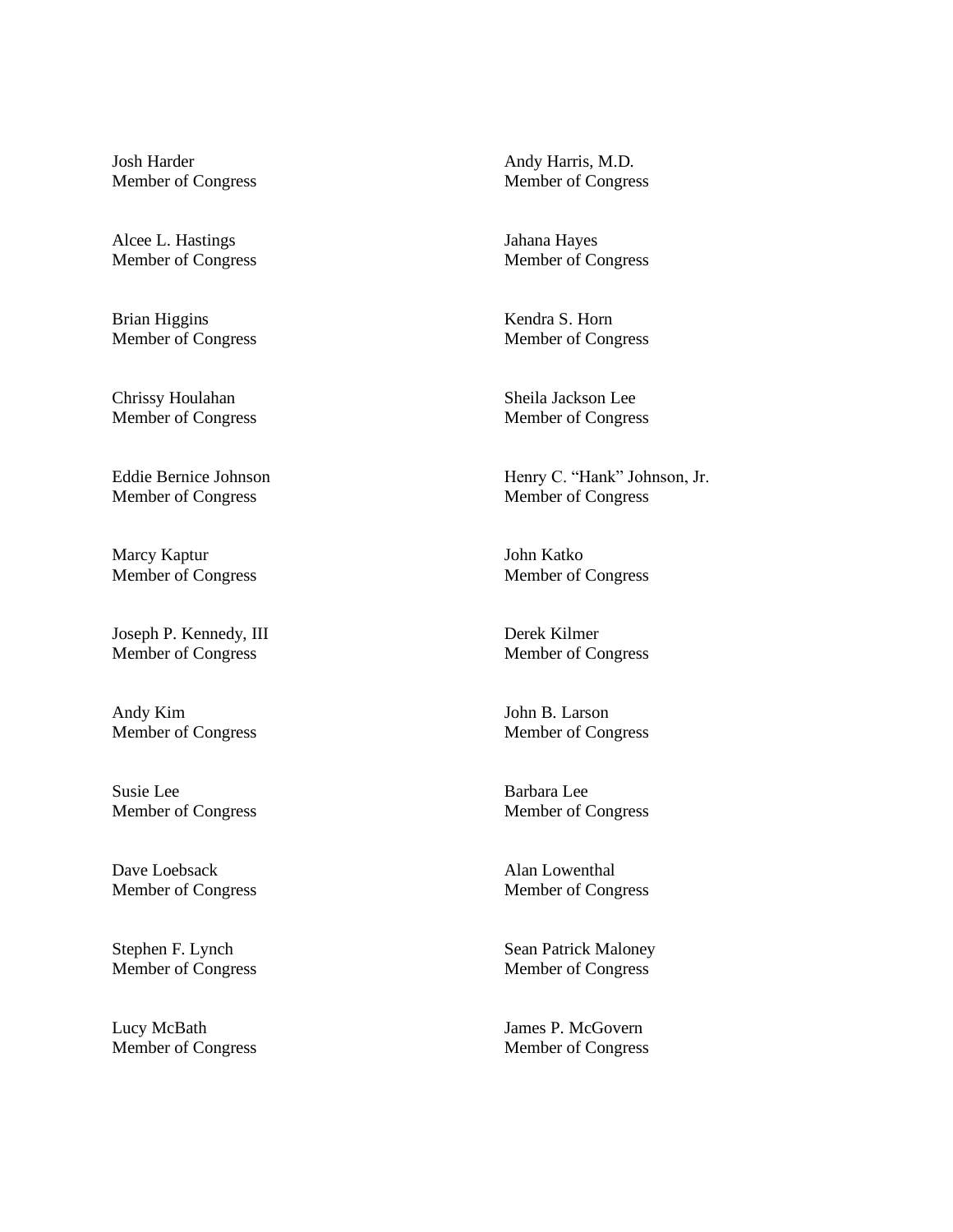Gregory W. Meeks Joseph D. Morelle

Gregory F. Murphy, M.D. Grace F. Napolitano Member of Congress Member of Congress

Eleanor Holmes Norton Tom O'Halleran Member of Congress Member of Congress

Chellie Pingree Mark Pocan

Katie Porter Ayanna Pressley

Aumua Amata Coleman Radewagen Jamie Raskin Member of Congress Member of Congress

Tim Ryan Linda T. Sánchez Member of Congress Member of Congress

Donna E. Shalala Albio Sires

Darren Soto Jackie Speier

Elise M. Stefanik Thomas R. Suozzi Member of Congress Member of Congress

Member of Congress Member of Congress

Chris Pappas Donald M. Payne, Jr. Member of Congress Member of Congress

Member of Congress Member of Congress

Member of Congress Member of Congress

Harley Rouda C.A. Dutch Ruppersberger Member of Congress Member of Congress

Mary Gay Scanlon Bradley S. Schneider Member of Congress Member of Congress

Member of Congress Member of Congress